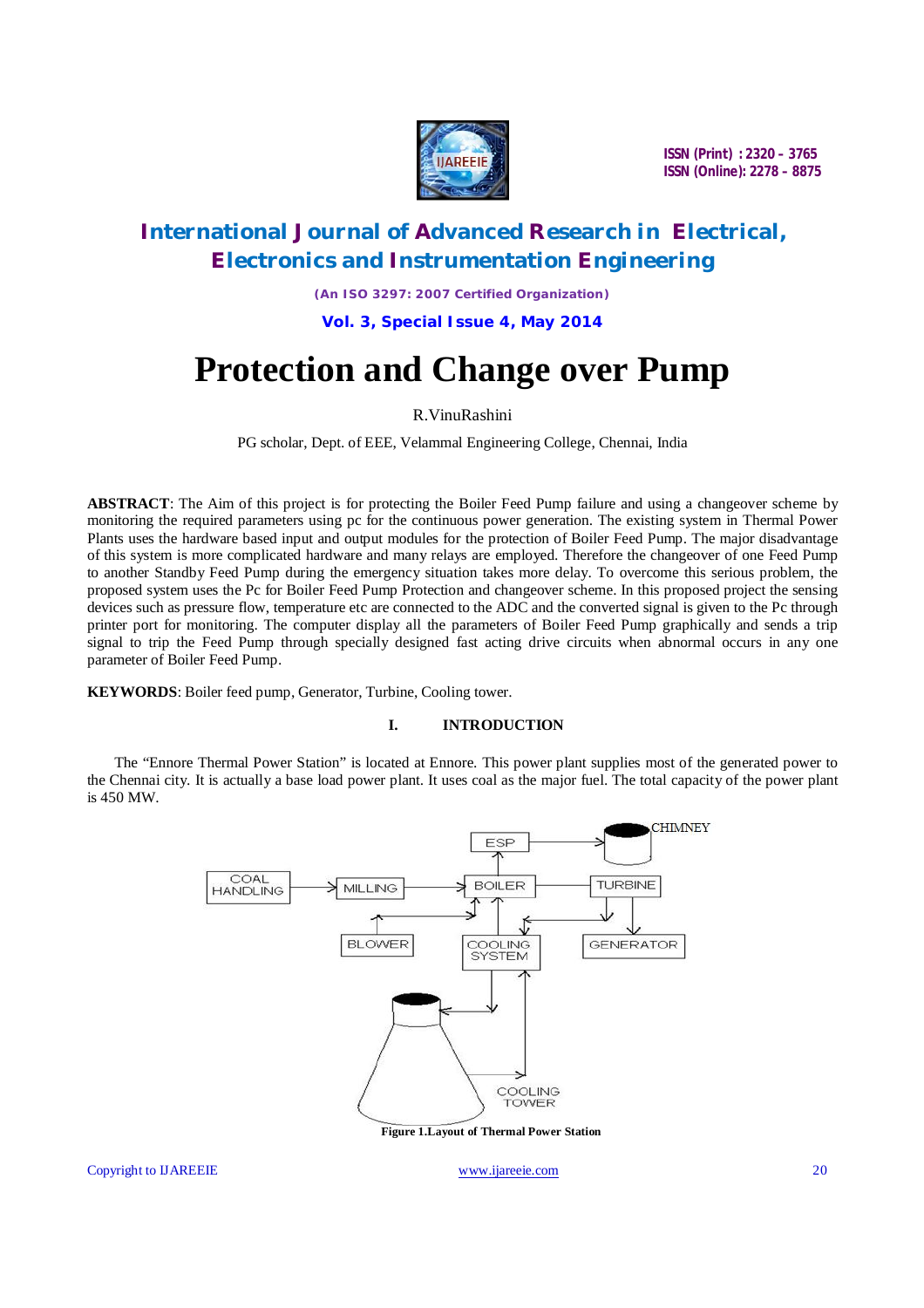

# **International Journal of Advanced Research in Electrical, Electronics and Instrumentation Engineering**

*(An ISO 3297: 2007 Certified Organization)*

## **Vol. 3, Special Issue 4, May 2014**

The figure 1 shows the general layout of existing power station. Themain building blocks of a thermal power station are as follows:

- Coal Handling
- Boiler
- Cooling system
- Ash Handling
- Turbine
- Generator
- Fuel

### **II. BOILER DESCRIPTION**

Boiler is the major component for power generation in all the power plants. In thermal power plant the boiler uses the coal as a fuel for producing heat energy which in turn is converted as a mechanical energy by the turbine and the generator generates the electrical energy by converting the mechanical energy. The water is the working fluid, which is used to produce steam for power generation. The water is supplied to the boiler from the tank through the pumps which are commonly known as boiler feed pumps.

### *A. Boiler Feed Pump:*

In all the thermal power plants each boiler consists of two feed pumps. They are horizontal barrel type installed at '0' meter turbine hall. One pump is required for full load while the other pump is 100% stand by. The feed pump is driven by an electric motor through step up gearbox and hydraulic couplings. Feed water pumps range in size up to many horsepower and the electric motor is usually separated from the pump body by some form of mechanical coupling. Large industrial condensate pumps may also serve as the feed waterpump. Steam and steam engines used on ships and stationary applications such as power plants also require feed water pumps. In this situation, though, the pump was often powered using small steam engine that ran using the steam produced by the boiler.The Functions of Boiler Feed Pump are as follows**:**

During normal operation of the unit, the BFP has to handle the hot water received from feed tank enhancing its positive suction pressure and deliver water with high pressure to boiler drum through HP heaters and economizer. Feed water discharged from the BFP is also used for the following

- 1. For temperature control of super heated steam.
- 2. For temperature control of reheated steam.
- 3. For temperature control of steam after HP by pass.

*Starting Up Of Boiler Feed Pump*

1. Open the BFP motor air cooler valve and ensure adequate flow to the motor air coolers by the pressure gauge provided. Water pressure at the pressure gaugeshould be around 2.5 Ksc. 2. Start the BFP at local and ensure PLOP has cut off, if not stop the PLOP at local. 3. Check the following

- a. Suction pressure
- b. Delivery pressure

Copyright to IJAREEIE www.ijareeie.com 21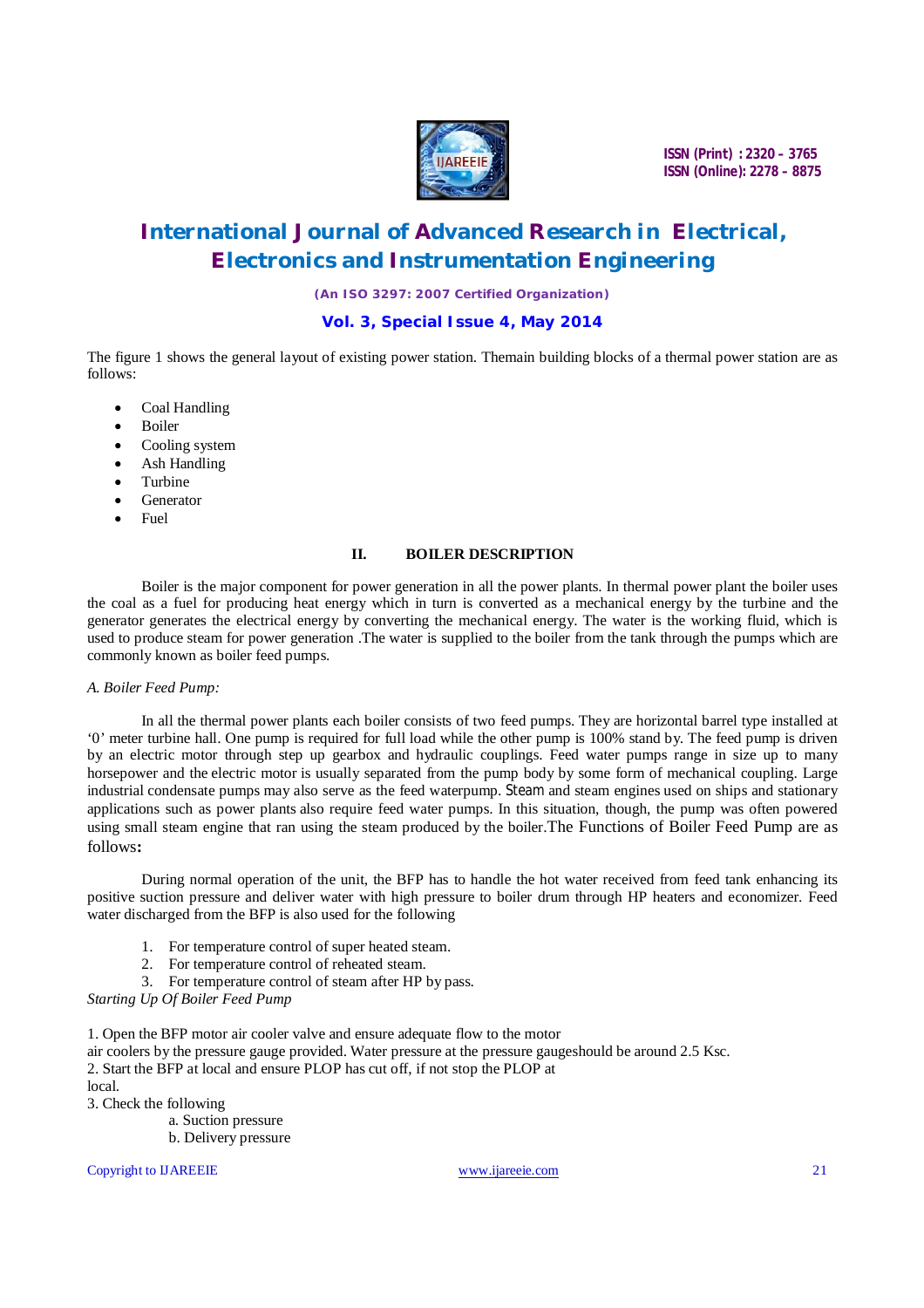

# **International Journal of Advanced Research in Electrical, Electronics and Instrumentation Engineering**

*(An ISO 3297: 2007 Certified Organization)*

### **Vol. 3, Special Issue 4, May 2014**

- c. Hydraulic disc leak off pressure.
- d. Lube oil pressure.
- e. All bearing temperatures.

4. Start one Hydrazine dozing pump and open the delivery valve and connect it to the suction of the feed pump.

5. Check and ensure the BFP is running normal with the above parameters within the limits, without any abnormal vibration by hand touch and abnormal sound.

6. Ensure no oil leaks and feed water leaks from flanges and pump casing etc.

7. After informing OD/Boiler open the delivery by pass valve and feed to the

boiler.

8. At 40 MW load close the RC valve and put the other stand by BFP in auto mode as detailed below.

#### *Stopping Of BFP:*

1. Unload the BFP gradually by reducing the flow and scoop position.

2. At a load current of around 150 amps open the RC valve and gradually closethe delivery valve maintaining the delivery pressure.

3. Stop the BFP and ensure the PLOP cuts in.

4. Close the motor air cooling valve.

### *B. Boiler Feed Pump Protection:*

Boiler feed pump protection is checked with the help of Instrumentation staff for which the HT breaker should be racked out and kept in test position and dc kept on and ready start permissive indication available at local BFP panel and at UCR. Make the trip protection leads of different protections and see that the ready start permissive vanishes.

| 1. | Motor free end bearing temperature high trip                    | $:80^{\circ}$ C.   |
|----|-----------------------------------------------------------------|--------------------|
| 2. | Motor coupling end bearing temperature high trip                | : $80^{\circ}$ C.  |
| 3. | Pump coupling end bearing temperature high<br>trip              | : $80^{\circ}$ C.  |
| 4. | Pump free end bearing temperature high trip                     | : $80^{\circ}$ C.  |
| 5. | Thrust bearing temperature high trip                            | : $80^{\circ}$ C.  |
| 6. | Working oil temperature high trip                               | : $130^{\circ}$ C. |
| 7. | Low lube oil pressure trip                                      | $: 0.85$ Ksc.      |
| 8. | Hot air temperature high trip                                   | $:80^{\circ}$ C.   |
| 9. | Feed pump delivery temperature high trip<br>: $180^{\circ}$ C.  |                    |
|    | 10. High hydraulic disc pressure high alarm trip<br>$: 12$ Ksc. |                    |
|    |                                                                 |                    |

#### *C.Existing System:*

In the existing system, Boiler Feed Pump protection is achieved with the aid of protective devices which are connected to the hardware based input and output modules and dedicated EPROM based processor module. Processor module consists of EPROM, which contains hex coded instructions to carry out Boiler Feed Pump protections.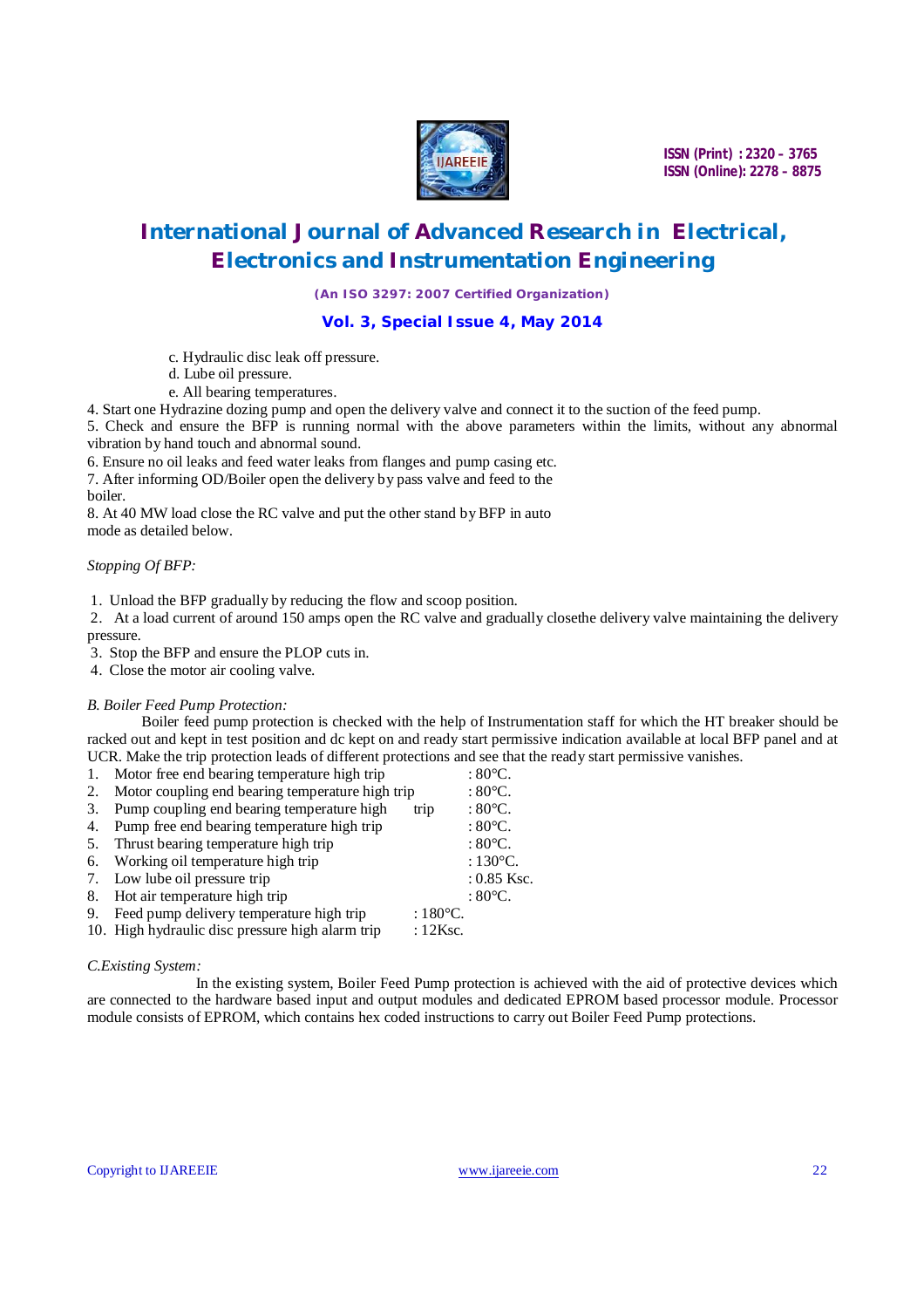

# **International Journal of Advanced Research in Electrical, Electronics and Instrumentation Engineering**

*(An ISO 3297: 2007 Certified Organization)*

### **Vol. 3, Special Issue 4, May 2014**



*Figure 2. Block Diagram Of Existing System*

The figure 2shows the existing system which consists of the analog input modules EA 01, EA 02, EA 03 and EA 04, binary input module and the processor module. The hardware modules remain fixed in the control room.

The ranges of the existing hardware modules are as follows:

EA 01  $\rightarrow$  0-20mA (4 bits).

EA  $02 \rightarrow 4$ -20mA (4 bits).

EA  $03 \rightarrow T/C$  (8 bits).

EA  $04 \rightarrow$  RTD (4 bits).

Binary Input Module  $\rightarrow$  (16 bits).

Output $\rightarrow$  (16 bits).

A 16 bit PR 05 processors used in the thermal power plant. The monitoring program is stored in the processor in hex code format. The output of the processor actuates the furnace trip relay, which opens or closes the main control valve.

## *D.Proposed Project:*

In this project it is proposed to connect the sensing devices such as pressure, flow, temperature etc to the analog to digital converter after modifying the above signals to the acceptable form by the ADC. The digital signals from the ADC are given to PC through printer port.Computer display graphically all the parameter of Boiler Feed Pumps and sends trip signal to trip the Feed Pump through specially designed fast acting drive circuits when abnormal occurs in any one parameter of Boiler Feed Pump.

Copyright to IJAREEIE www.ijareeie.com 23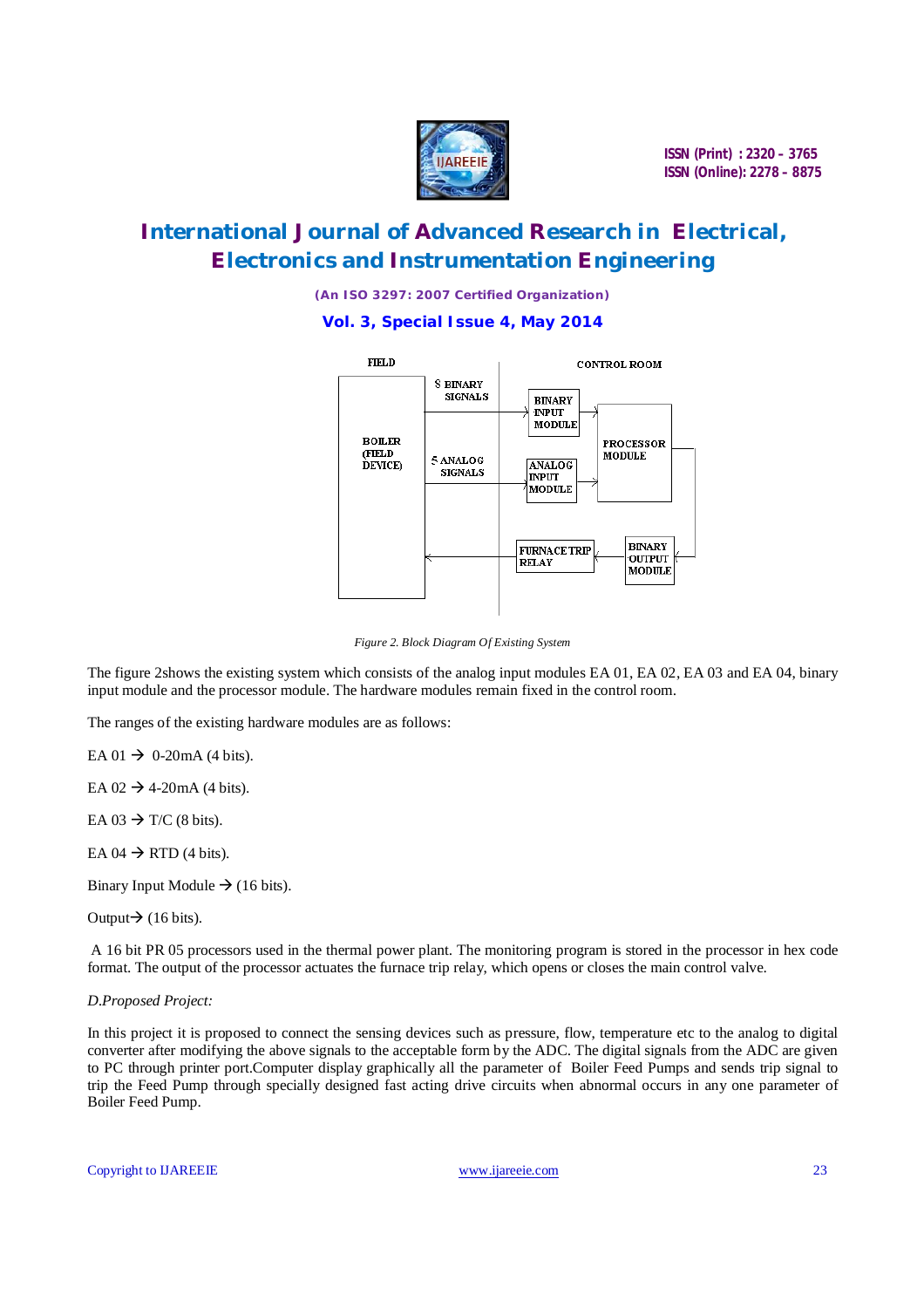

# **International Journal of Advanced Research in Electrical, Electronics and Instrumentation Engineering**

*(An ISO 3297: 2007 Certified Organization)*

**Vol. 3, Special Issue 4, May 2014**



Figure 3 Block Diagram Of Proposed Project

The figure 3 shows the block diagram of proposed project in which the existing hardware relay logics are replaced by the PC controlled one by which the unwanted delays can be avoided. The binary signals that coming from the boiler (field device) is the start or stop signal for the pump.

The analog signals that are coming out from the boiler are:

- a) Delivery Water Pressure
- b) Suction Water Pressure
- c) Lube Oil Pressure
- d) Working Oil Temperature
- e) Motor Break Oil Temperature
- f) Delivery Water Temperature
- g) Suction Water Temperature.

The processor module of the original system is replaced by the personal computer. The analog input signals are analyzed after conversion to digital signals by ADC0809. The analog and digital signals are interfaced to the computer via the parallel port interface. The parallel port communication is preferred for its speed of operation. The various input signals of the boiler furnace and its drum level are monitored through the DB-25 Female and Male connectors. On analyzing, the various possible conditions for monitoring the boiler operations are as follows.

#### *E. Hardware Implementation of Proposed Project*:

In our proposed method the boiler pump indications are graphically viewed and are adjusted using the analog and binary simulation board.The digital signal coming out from the PC after processed by the software installed, drives the required pump and protects the boiler shut down. This changeover scheme is useful for the uninterrupted power generation.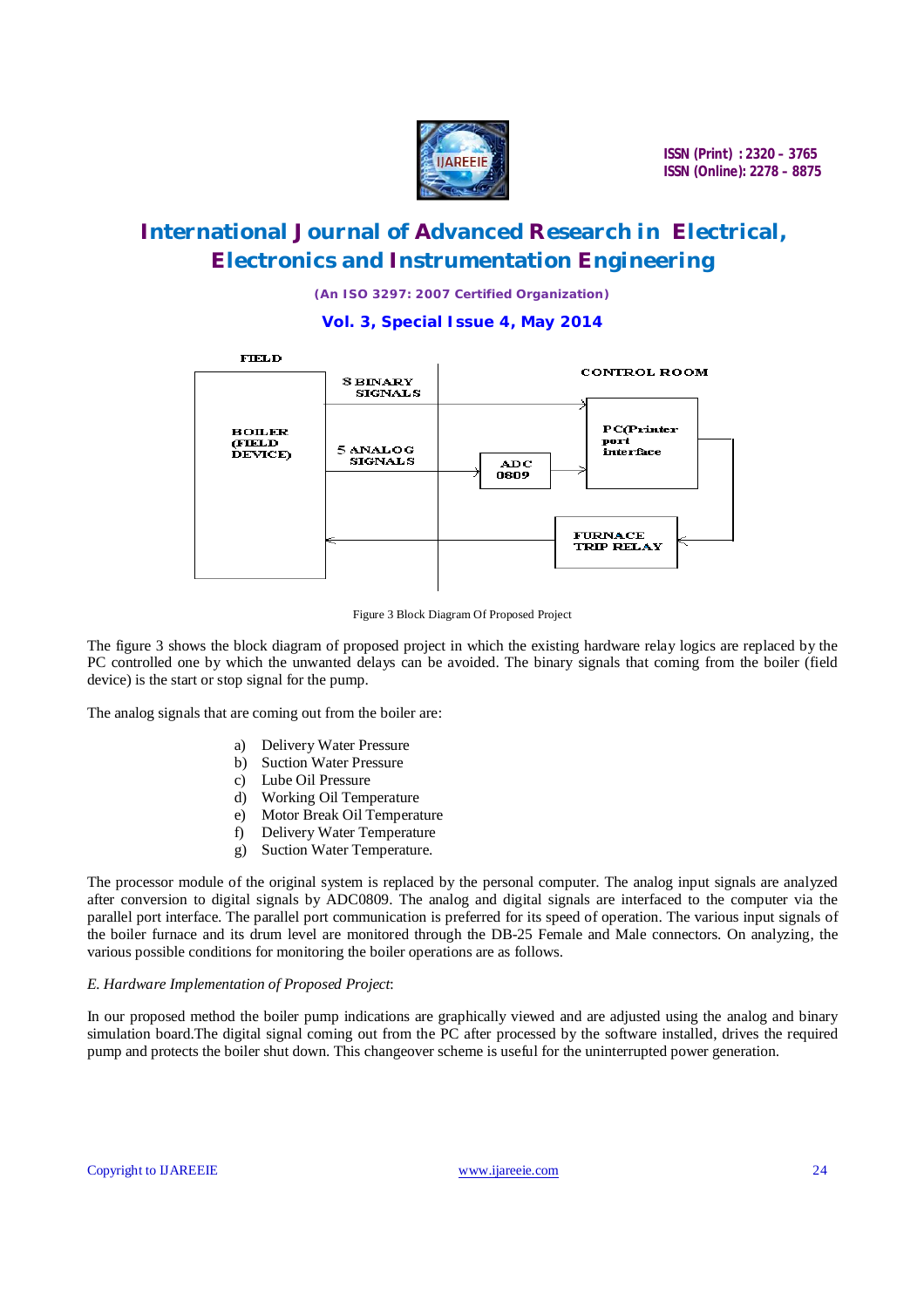

# **International Journal of Advanced Research in Electrical, Electronics and Instrumentation Engineering**

*(An ISO 3297: 2007 Certified Organization)*

**Vol. 3, Special Issue 4, May 2014**





Signalsconsidered for the boiler feed pump:

- 1. Feed Pump Delivery Pressure.
- 2. Feed Pump Working Oil Temperature.
- 3. Feed pump Bearing Temperature.
- 4. Feed Pump Lube Oil Temperature.
- 5. Motor Winding Temperature.

Proposed System over Existing System:

| S.N | <b>Existing System</b>               | <b>Proposed System</b>                                  |
|-----|--------------------------------------|---------------------------------------------------------|
| O   |                                      |                                                         |
| -1. | Hardware based pump changeover       | Software with minimum Hardware                          |
|     | Scheme.                              | Based pump changeover scheme.                           |
| 2.  | Pump changeover takes more time.     | Fast changeover of pump.                                |
| 3.  | Pressure Sensors are used with limit | Pressure Transmitter used is simulation pots.           |
|     | Set point.                           |                                                         |
| 4.  | Thermometers with limits are used.   | Thermistors are used in which the limits are simulation |
|     |                                      | based.                                                  |
| .5. | Less Sensitive.                      | Sensitivity is high.                                    |
|     |                                      |                                                         |
| 6.  | Reliability is less.                 | More Reliability                                        |
|     |                                      |                                                         |

Table 1. Comparison of Existing System with Proposed System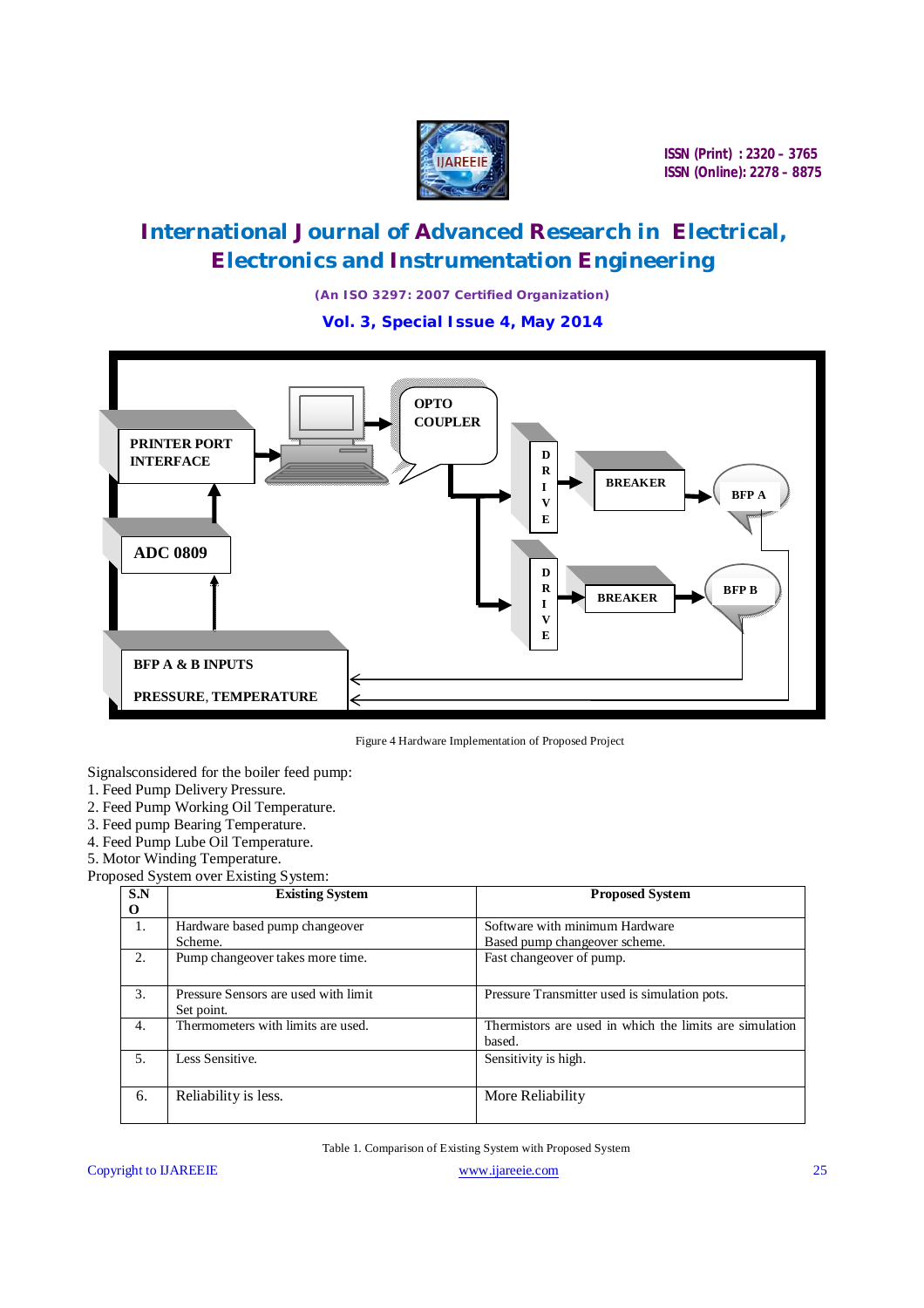

# **International Journal of Advanced Research in Electrical, Electronics and Instrumentation Engineering**

*(An ISO 3297: 2007 Certified Organization)*

**Vol. 3, Special Issue 4, May 2014**

#### F. Boiler feed pump indication:

The Boiler feed pump indication is used to indicate any fault that occurs in the following specifications:

- h) Delivery Water Pressure
- i) Suction Water Pressure
- j) Lube Oil Pressure
- k) Working Oil Temperature
- l) Motor Break Oil Temperature
- m) Delivery Water Temperature
- n) Suction Water Temperature.



Figure.5.Pump Indication Board

The feed pump indications which consist of 7 led's in which 5 is used to Indicate any fault that occurs in the specified parameter's values and 2 is used to Indicates the pump which is currently working. The led's used is of the range 10mm .The Values for the parameters are fixed using the software and the fault that occurs in any of the parameters, trips the pump which is indicated by the led.

| S.NO | <b>Parameters Specified</b>    | <b>Range For Fault Occurrence</b> |
|------|--------------------------------|-----------------------------------|
| 1.   | <b>DELIVERY WATER PRESSURE</b> | Above $120 \text{ kg/cm}^2$       |
| 2.   | <b>SUCTION WATER PRESSURE</b>  | Above 5 $kg/cm^{2}$               |
| 3.   | LUBE OIL PRESSURE              | Above $2 \text{ kg/cm}^2$         |
| 4.   | <b>WORKING OIL TEMPERATURE</b> | Above $60^{\circ}$ C              |
| 5.   | MOTOR BEARING TEMPERATURE      | Above $60^{\circ}$ C              |
| 6.   | DELIVERY WATER TEMPERATURE     | Above $60^{\circ}$ C              |
| 7.   | SUCTION WATER TEMPERATURE      | Above $60^{\circ}$ C              |

Power Supply Parameters: Input supply**:** 230V ac supply

Copyright to IJAREEIE www.ijareeie.com 26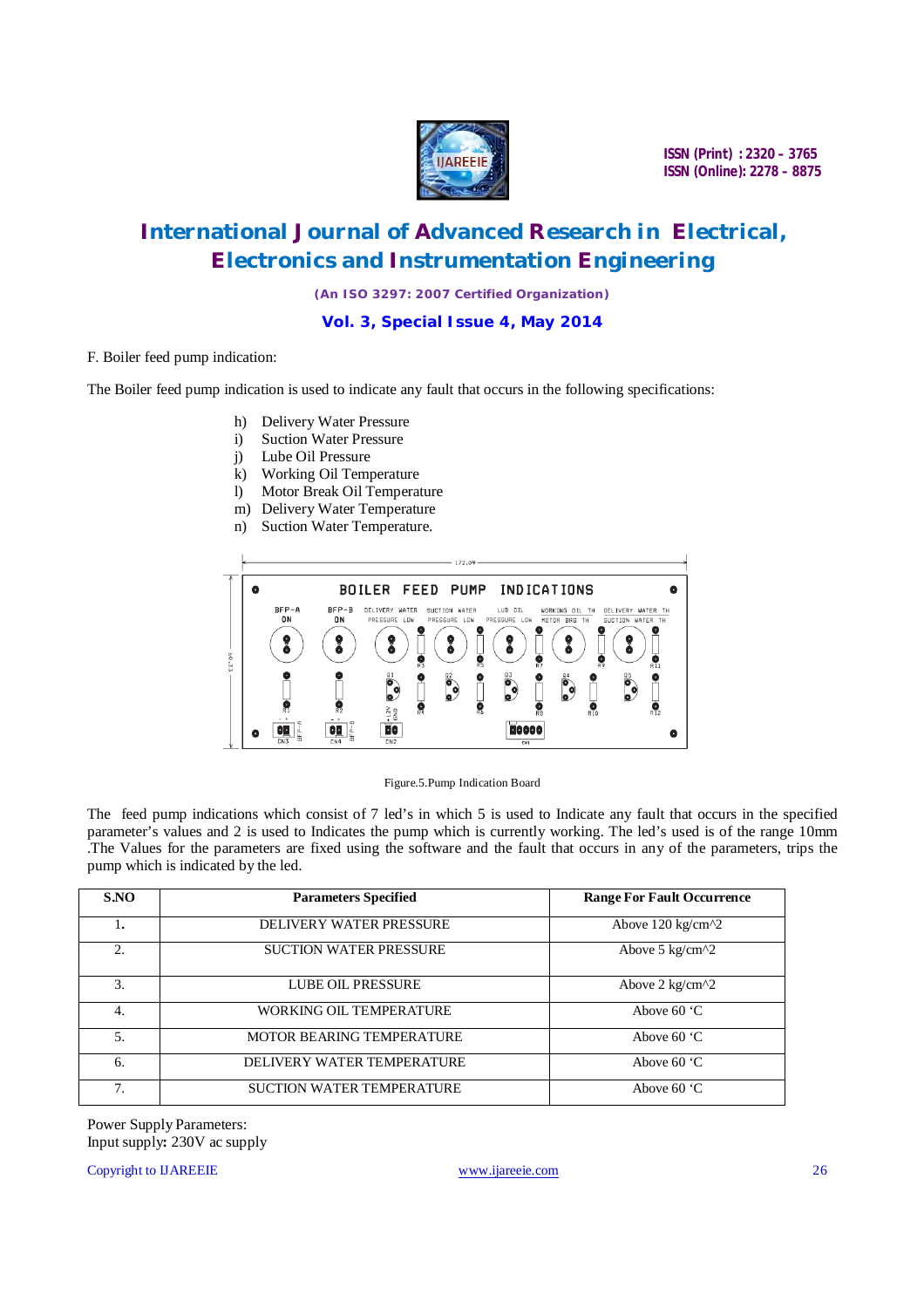

# **International Journal of Advanced Research in Electrical, Electronics and Instrumentation Engineering**

*(An ISO 3297: 2007 Certified Organization)*

#### **Vol. 3, Special Issue 4, May 2014**

The power requirement for the system is

- 5V dc for analog and binary simulation port.
- 12V dc for relay circuits.
- It comprises of a transformer to step down the 230V a.c. voltage to 15V a.c. voltage.

 Fixed voltage regulator IC's 7805 and 7812 to convert the 15V a.c. voltage to 5V and 12V voltage respectively.

- $\bullet$  5V connections are given to analog & binary simulation ports respectively as shown in the figure 4.1
- Transformer rating is 230/12V, 2A.

### **III. RESULT**

The Protection of boiler feed pump is achieved by updating the working parameters condition using the Pc for continuous power generation. The graphical display of PC based boiler feed pump protection is shown below:



Figure 6 Graphical Display of Proposed Project

Changeover of one Feed Pump to another standby Feed Pump using this proposed model takes less delay and helps in the emergency period and avoids the boiler shut down and provides continuous power generation.

### **IV. CONCLUSION**

All existing protection circuits are relay based and involve timer units, hence, there is an inherent time delay and increased failure rate .By introduction of soft-based logics the protection circuits are made more reliable and are easy to modify. By introducing the PC based protection the chances of false tripping may be avoided. Also fault tracing is made easy by the soft-based logics as it uses the concept of '0' or '1'.Hard timers have their own limited range of operations whereas through PC based protection any range of time delay can be achieved. All the logical operations are achieved through programming which is easy to understand and modify as and when required. The concept of introducing PC based control is to identify